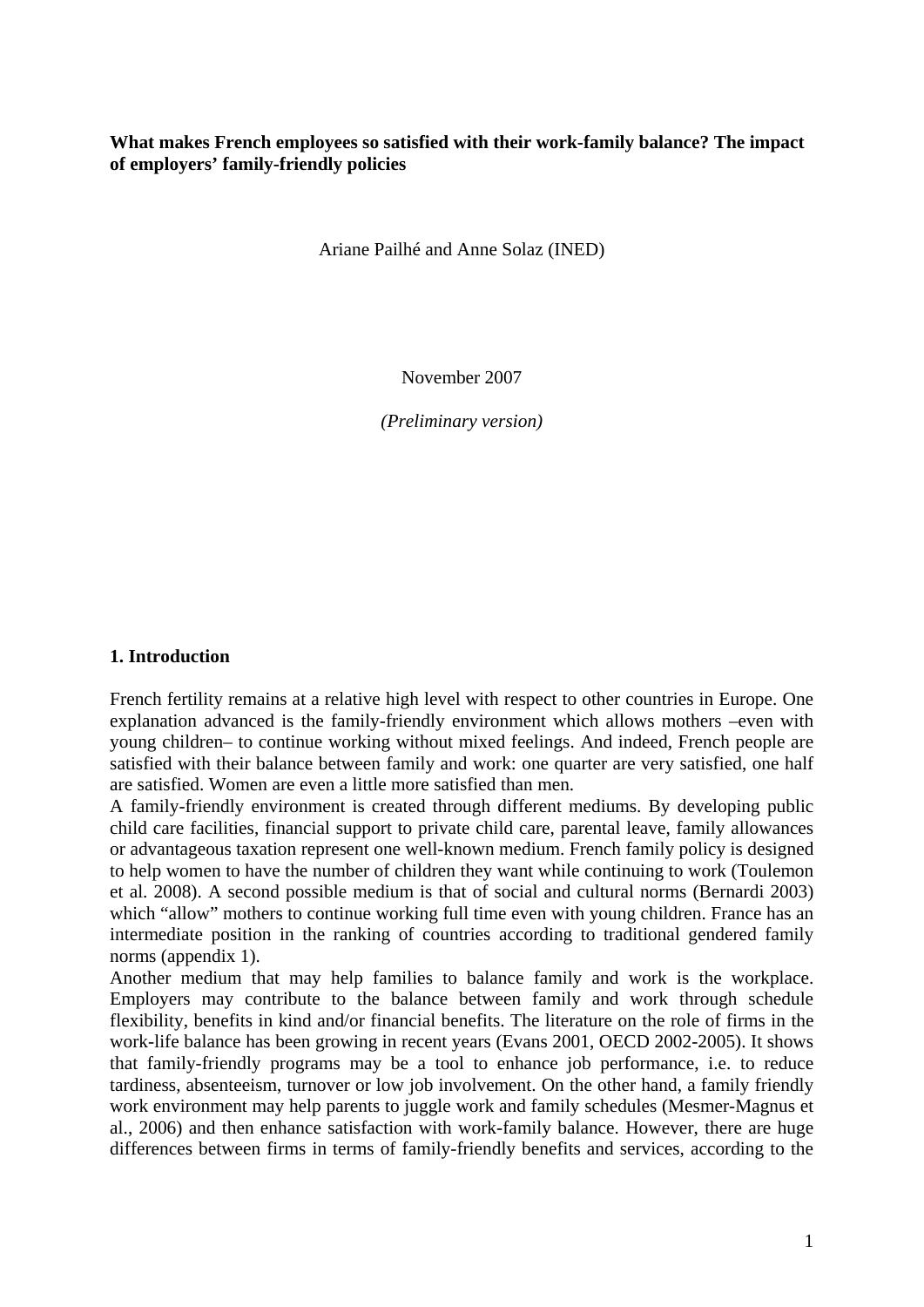size and gender composition of the workforce and the economic sector (Lefèvre et al. 2006). These differences result in large inequalities between employees.

The aim of this article is to analyse the determinants of satisfaction with work-family balance. It focuses on the meso level, i.e. firm level. This article analyses (i) whether employers' family friendly policies have an impact on individual satisfaction with the balance between work and family (ii) the relative impact of firms' family friendly policies compared to individual and family characteristics and (iii) which type of programs are the most effective in increasing satisfaction with regard to work-family balance. As the determinants of job satisfaction differ according to gender (Clark 1997), as does the division of parental tasks, the analysis is conducted separately for men and women.

The empirical analysis is based on rich information provided by the *Familles et Employeurs* (Families and employers) survey, which is a matched employer-employee survey carried out in 2004-2005 by the French Institute of Demographic Studies (INED). This cross-matched data set offers a very rich source of information on both individual and family characteristics and firms characteristics. It allows to build a typology of firms according to their familyfriendly policies and to investigate the possible link between working in a particular type of establishment and the level of satisfaction with work-family balance .

The article is organised as follows. First, previous research and background are described. Then we make a typology of firms according to their family friendliness. Some stylised facts of work-family satisfaction are drawn before presenting the method and the models results.

## **2. Background**

There is a huge economic literature on self-perceived job satisfaction. The initial purpose was to link job satisfaction and observable phenomena such as resignations (Levy-Garboua and al 2007), absenteeism or worker economic performance in management studies. The second economic reason was to evaluate well-being and then indirectly "utility". Indeed, according to Argyle (1989), job satisfaction, family satisfaction and marriage are the three most important predictors of well-being.

Above overall job satisfaction, different components of job satisfaction are studied in the literature. These include satisfaction with the amount of pay, work responsibilities, the work itself, promotional opportunities or co-workers. Less research has been conducted on job satisfaction with work-family balance. Using a survey of Federal Government Employees, Saltzstein et al. (2001) showed that work-family balance quality is one determinant of job satisfaction, whatever the family situation (single/in couple, with children/childless), the age and the partner's employment status (unemployed/ employed). Our argument is that workfamily balance may participate in overall job satisfaction, and hence in well-being.

#### SATISFACTION AND GENDER

Satisfaction indicators are always a mix between feelings about reality and expectations. Both are dependent on many factors and differ according to gender. The paradox of job satisfaction pointed up by Clark (1997) in a pioneer work is the following: *though women's job content, wage and promotion opportunities are worse than men's, they report higher job satisfaction scores.* After controlling for selection bias, this paradox remains. It is assumed to lie in the different expectations in well-being: women expect less from work and will be more satisfied than men, all others things being equal.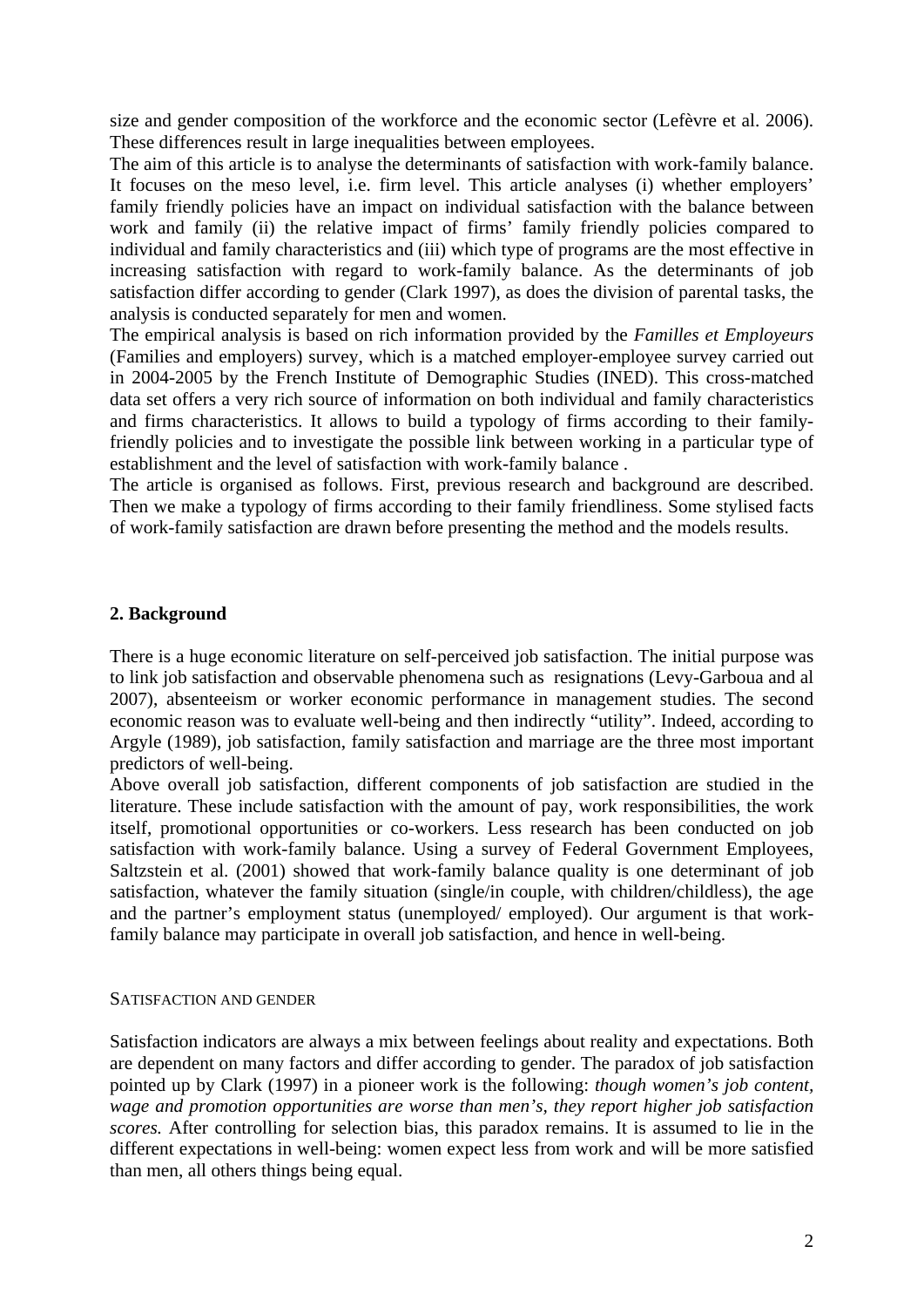According to the hypothesis of "incompatibility of roles", women and men, may perceive the problem of balancing paid work and family differently (Lehrer and Nerlove, 1986).

The quality of the balance is essential in determining satisfaction with the work-family balance. In France, most women work full-time while having young children, thus the "dual burden" weighs mainly on their shoulders. As they bear the larger share of domestic and parental tasks while working, they are much more concerned by work-family balance. They may have more expectations than men because they could have more to gain from a better balance. As women bear a heavier share of the family tasks, they should be less satisfied than men.

However, satisfaction depends also on feelings about reality which are shaped by cultural factors and gender norms. The strong social pressure that allocates child-raising to women explains the division of labour between spouses (Shelton and John, 1996). The role theory explains this specialisation of women in child raising tasks by the substantial social rewards they receive when they participate in mothering, whereas men receive much fewer such rewards for fathering (Van der Lippe, 1994). Those social rewards may enable women to feel better about the way their employment and family life balance out.

However this paradox is far from being universal in Europe. In a comparative study on twelve European countries using the ECHP data, after controlling for job characteristics, Davoine (2006) finds that women are less satisfied in Portugal whereas there is no gender effect in Finland, Denmark and the Netherlands, which are countries where the female participation rate is very high. One explanation may be that with the generalisation of female employment, holding a job is not seen as a privilege, so women are as demanding, or more so, than men... Another explanation could be that if female employment is the rule, then the institutional and business environment may have adapted and provide some help in terms of child-care facilities, work schedules, etc.

#### FACTORS AFFECTING SATISFACTION WITH WORK-FAMILY BALANCE

Time spent in paid work outside the family can therefore conflict with that spent for the family, at home. Perception of work family balance derives from assessing the relative demands and resources associated with work and family roles (Voydavnoff, 2005). Workfamily balance is at the intersection of two domains, family and work, which both have constraints and amenities (see figure 1).

On the family side, one can assume that the larger the number of children and the younger they are, the higher the demands. The combination of work and family life may be eased through spouse and family support. Hence, according to Erdwins et al (2001), spousal support is one of the largest determinants of work-family conflict. Grand-parents or other relatives are also a resource for childcare. The availability of subsidized child care facilities or subsidized child minders is also a key determinant. In France collective and private care arrangements are well developed for children under three and 97% of children are enrolled at school at age three (Blanpain 2006). As those facilities are available for most working parents, we will not focus on their role.

On the employment side, work family balance may be altered by long commuting, long or atypical work schedules and work intensification. Family-friendly programs or policies may increase satisfaction with work-family balance. Those programs and policies may include flexible work arrangements, with regard to work schedule (e.g. flexitime, telecommuting, compressed workweek, job sharing), sick leave, child-care assistance (child care referral services or on-site child care) or in cash benefits. Family-friendly culture at work may also play a key role concerning satisfaction with work-family balance. The perceptions of a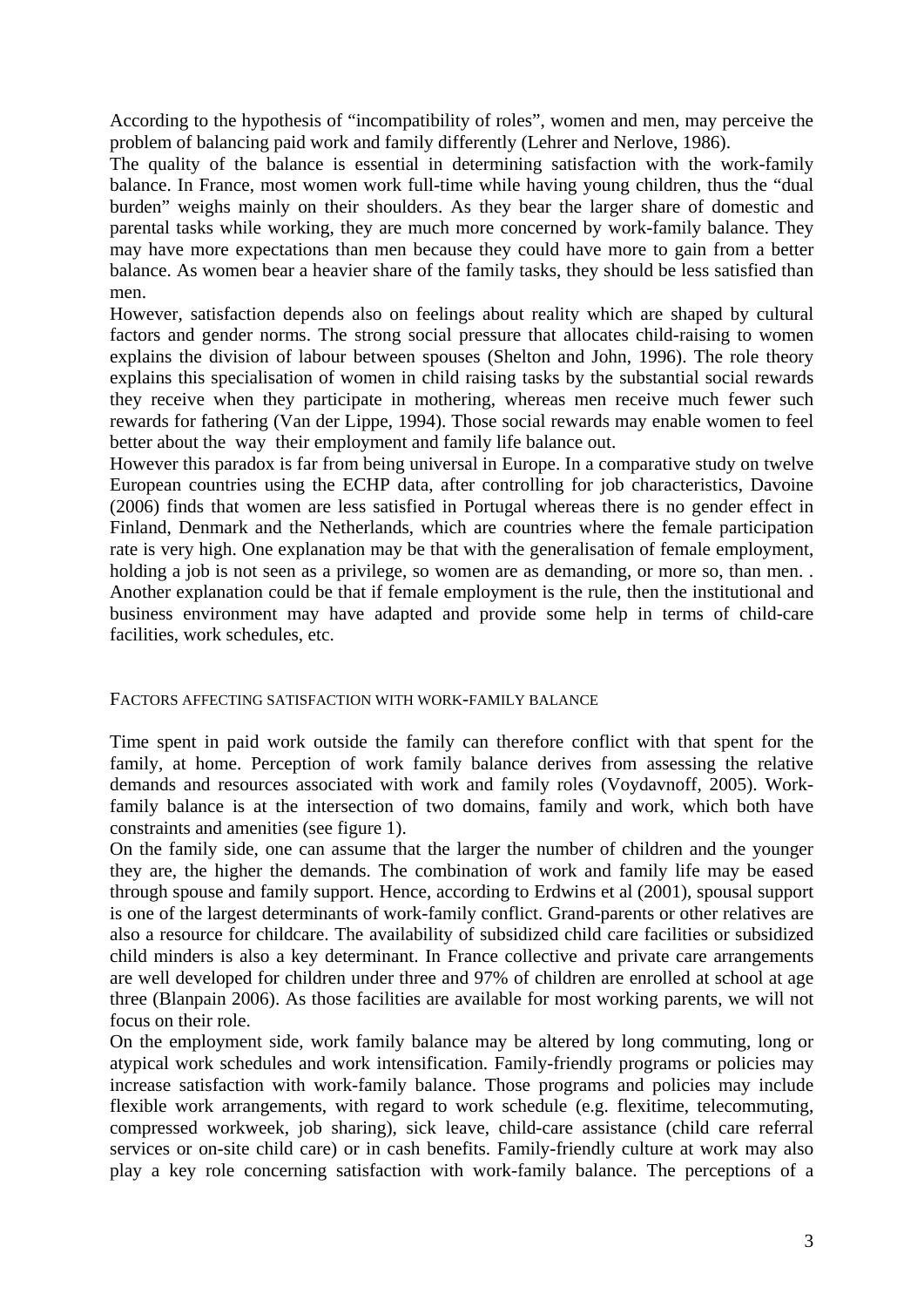supportive work/family culture and of supportive supervisors and co-workers may be determining factors, according to the literature on human resources management. Moreover, a condition for using family friendly benefits would be that there are no negative career consequences associated with the use of such benefits.



**Figure 1: Components of Work-Family Balance Satisfaction** 

## **3. Method**

#### DATA

The originality of our approach lies in the fact that it combines individual determinants, household determinants and firm determinants thanks to a matched survey of individuals and their employers. The data set used here comes from the *Families and Employers Survey* conducted by INED in 2004-2005 (see www-efe.ined.fr). The objectives of this survey are to describe the work-life balance in France from the point of view of both individuals and employers, and to understand the correlation between the working lives and family behaviours of men and women. The Family section was carried out by means of face-to-face interviews on a sample of approximately 9,500 respondents. The data set contains rich sets of background information on individuals and households as well as a detailed description of the respondents' current work situation. The Employer section took the form of a postal survey to the workplaces of the Family survey respondents (2,673 respondent establishment with over 20 employees). The questionnaire covered the establishments' human resources management (work organization, personnel management, working environment and general characteristics).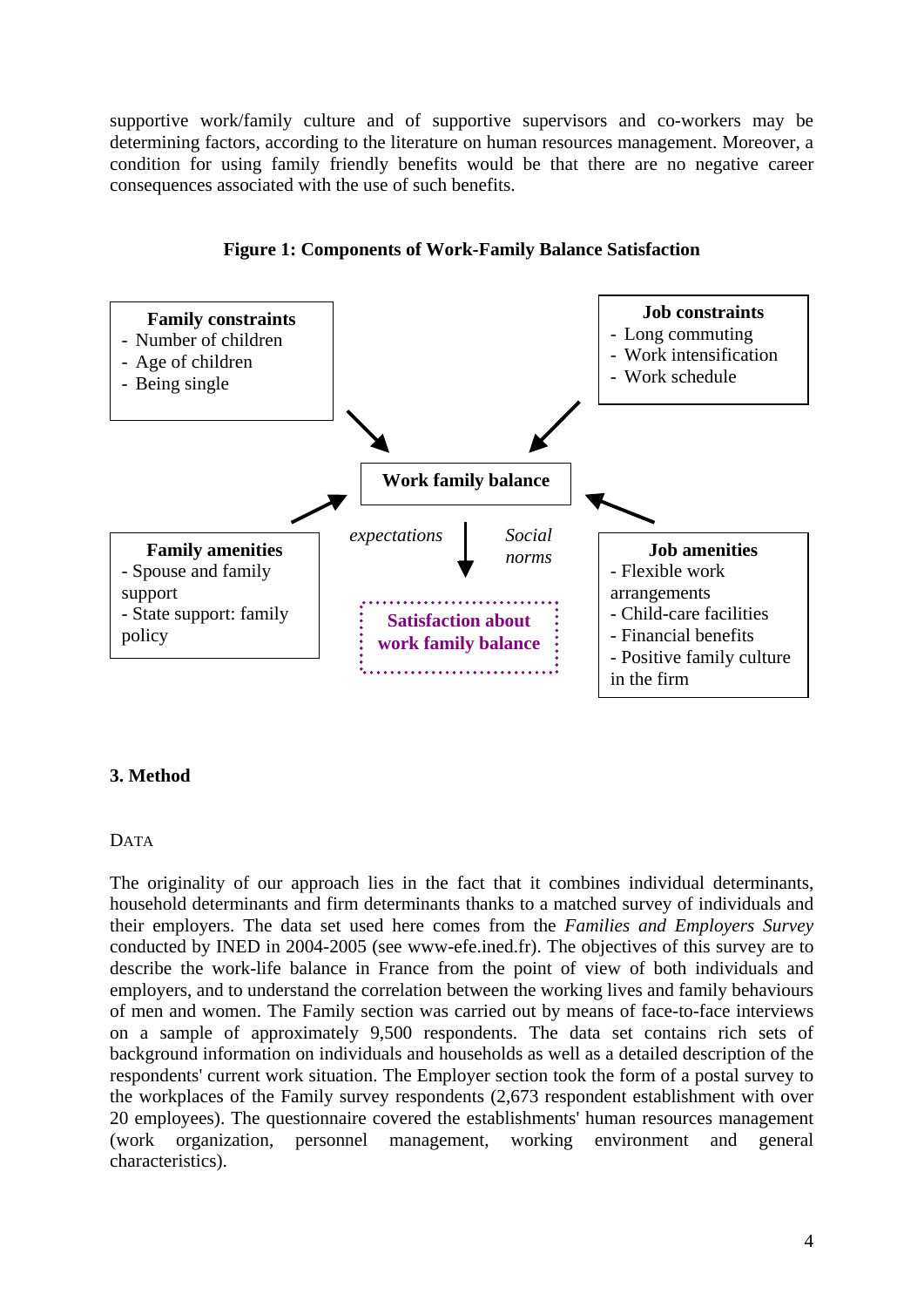We use the matched sample: our sample is made up exclusively of men and women in couples with at least one child under the age of 25 living at home (more than half the week) working in an establishment with at least 20 employees. After excluding individuals with missing information, the sample counts 988 women 964 men. Sample characteristics are given in Appendix 2.

As we have seen, work-family balance is a multi-faceted concept. For some people, workfamily balance may be simply the feasibility of combining childbearing and employment. For others, it may be the possibility, for instance, of taking parental leave. For others, it could be flexible work schedules that enable them to take care of the children, or the possibility of having totally fulfilling private and professional lives.

So we propose a single measure of the job satisfaction in terms of work-family balance which is a general satisfaction indicator. The question used to build our variable of interest is the following:

How satisfied are you with your job in terms of reconciling your family with your working life?

- 1. very dissatisfied
- 2. slightly dissatisfied
- 3. fairly satisfied,
- 4. very satisfied

The question was included in a series of questions, others components of job satisfaction being income, job interest and schedules.

TYPOLOGY OF EMPLOYERS ACCORDING TO THEIR FAMILY-FRIENDLY POLICY.

The aim of the typology is to synthesise the huge amount of information about family-friendly policy that is obtained through the *Employer section*. It avoids building ad hoc synthetic indicators and constraining the weight of any variable. .

For that purpose we ran a classification analysis using 21 variables related to the work-family balance. These 21 variables cover benefits in cash and in kind related to children proposed by the employer and the availability of work schedule adjustments. Analysis also includes two variables measuring the degree of availability of part-time work schedules and the choice of day off. Table 2 gives their distribution.

We used a mixed method of classification which consists in using first a hierarchical upward classification followed by a consolidation. The *method of hierarchical upward classification* involves grouping together classes successively by aggregation. At each step, the two groups made by the preceding iteration are merged. At the first step, the aggregation consists of making n-1 classes, with n being the number of individuals. At the second step, n-2 classes are created, and so on.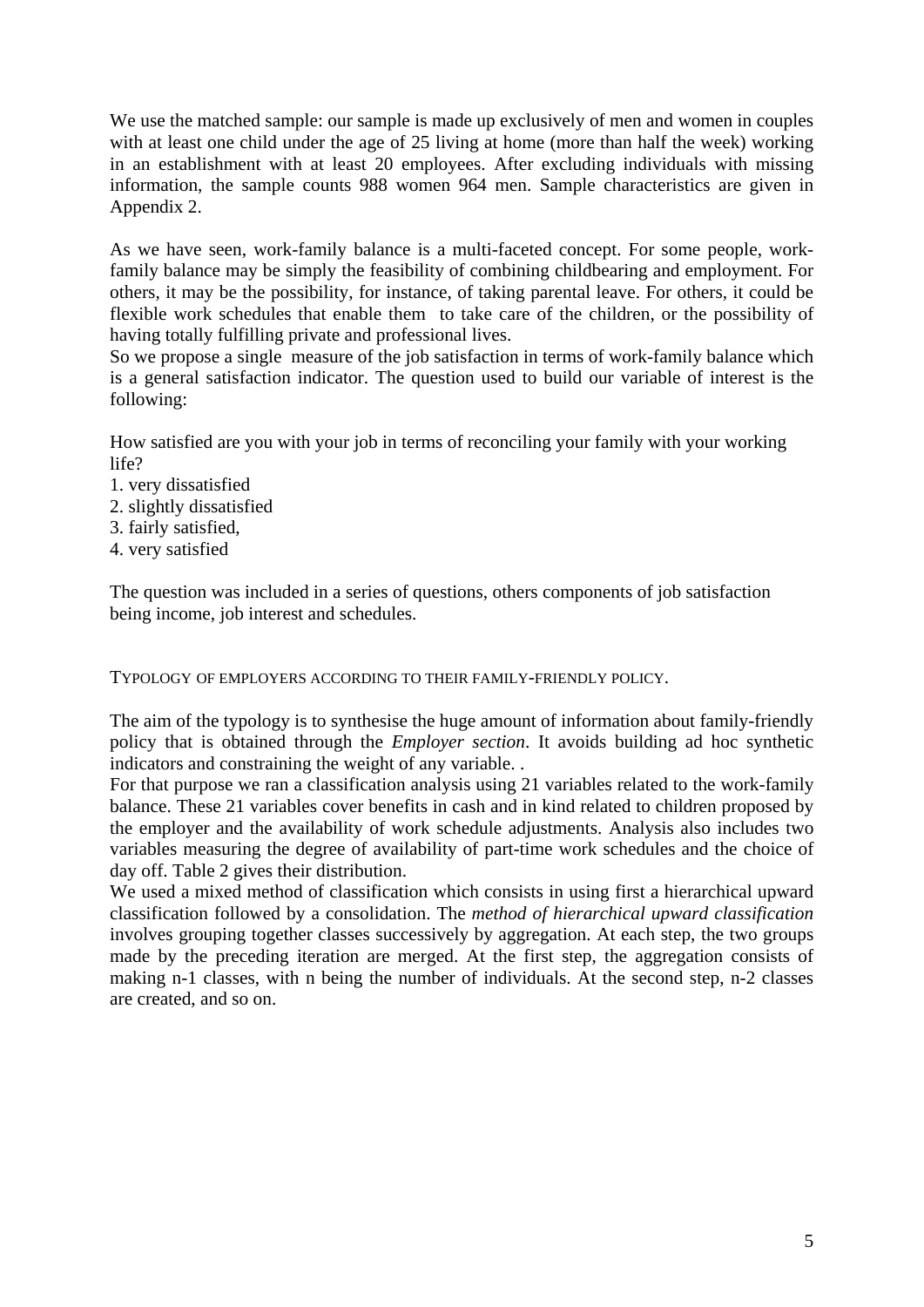| <b>Variables</b>                                                   | <b>Items</b>   | <b>Frequency</b> |
|--------------------------------------------------------------------|----------------|------------------|
| Number of paid days off when a child is ill                        | $\Omega$       | 32.0             |
|                                                                    | $1 - 3$        | 13.4             |
|                                                                    | $4 - 6$        | 22.6             |
|                                                                    | $>6$           | 32.0             |
| Number of additional weeks off for maternity leave                 | $\overline{0}$ | 92.8             |
|                                                                    | $1 - 3$        | 4.5              |
|                                                                    | >3             | 3.7              |
| The establishment proposes child care                              | Yes            | 7.8              |
| The establishment gives access to holiday camps for children       | Yes            | 40.2             |
| The establishment offers a childbirth bonus                        | Yes            | 65.8             |
| The establishment offers financial benefits for child-care         | Yes            | 27.6             |
| The establishment offers financial benefits for child education    | Yes            | 32.0             |
| The establishment offers financial benefits for disabled children  | Yes            | 26.5             |
| Full wage during maternity and paternity leave                     | Yes            | 70.6             |
| Work schedule adjustments for the start of the new school year     | Yes            | 85.9             |
| Work schedule adjustments for children (school, kindergarten)      | Yes            | 39.1             |
| Work schedule adjustments for a sick child                         | Yes            | 71.7             |
| Work schedule adjustments for long commuting                       | Yes            | 23.6             |
| Possibility to work at home for private reasons                    | Yes            | 11.9             |
| Some jobs are defined as part time                                 | Yes            | 49.3             |
| Part-time accepted at employee's request                           | No             | 8.3              |
|                                                                    | Sometimes      | 42.1             |
|                                                                    | Always         | 49.6             |
| Possibility to choose days off (gained by French reform of working | N <sub>o</sub> | 19.5             |
| hours)                                                             |                |                  |
|                                                                    | Constrained    | 14.7             |
|                                                                    | Need agreement | 53.7             |
|                                                                    | Free           | 12.1             |
| Availability is a requirement for promotion                        | Never          | 2.2              |
|                                                                    | Sometimes      | 34.0             |
|                                                                    | Often          | 31.4             |
|                                                                    | Always         | 9.4              |
| Holiday vouchers                                                   | Yes            | 50.0             |
| The employer subsidizes health insurance                           | For all        | 55.0             |
|                                                                    | For executives | 8.0              |
|                                                                    | N <sub>o</sub> | 37.0             |
| The employer provides health services                              | Yes            | 31.6             |

## **Table 2: Description of family friendly variables chosen**

*Survey: "Familles et Employeurs" INED 2004-2005 Sample: Establishments of 20 employees or more.*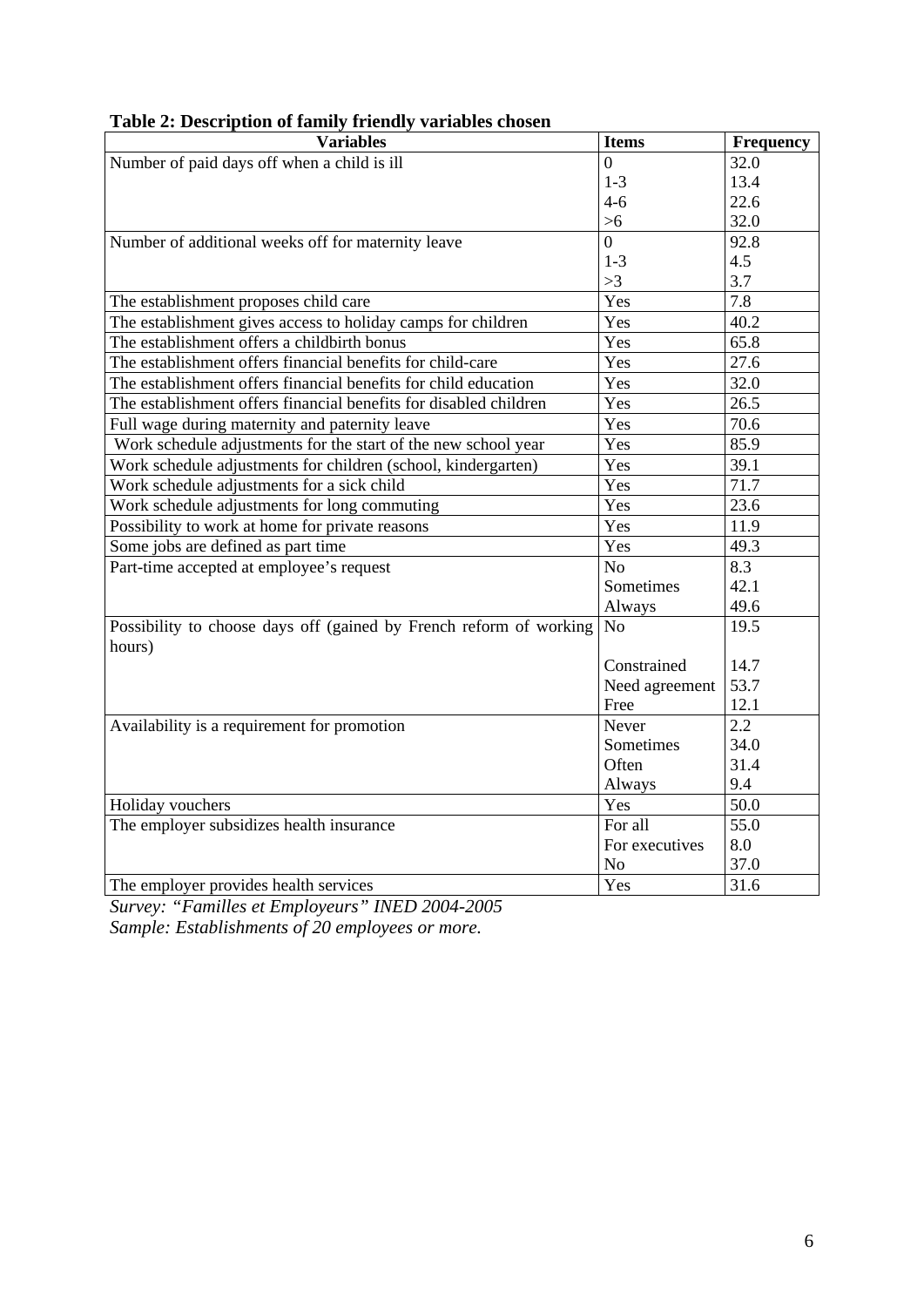7 classes are determined which could be grouped either into six or three groups. We obtain the following three.



**Figure 2 : Classification tree** 

The class 7 called "*modern paternalist*" includes establishments in which everything is done to keep employees at work. Almost all types of family-friendly measures are implemented more frequently by the establishments belonging to this class. For instance, child-care centres in the workplace are more frequently available than on average (5 times more), as are financial contributions to child care (90% against 30 % on average). Additional pay for maternity and paternity leave are the rule. However, work schedule adjustments do not exist. Additional covariates confirm that this type of firm has strong schedule constraints: work schedules are extended, night and Sunday work are more common.

The class 6 called "*flexible working time*", includes establishments in which working hours and schedules are flexible. Less institutionalised, family-friendly measures are adapted according to each employee's preferences. For instance, employees are free to choose their day off obtained under the "reduction of working hours" policy. Moreover, it is more frequently possible to reduce working hours because of long commuting or childcare problems, and to work at home for private convenience. Part-time work is available on request. The duration of maternity leave is also extended beyond the legal minimum. Moreover, half of these establishments offer financial contributions for child care or education.

These establishments open 5 days a week. Sectors represented are finance (banking and insurance) and central administration. Establishments are relatively large (half of them have more than 500 employees, and one third more than 1000 employees) and are more likely to be in Paris and its suburbs. The proportion of highly qualified employees is large.

At the other end of the scale, we found the groups of establishments providing very few services.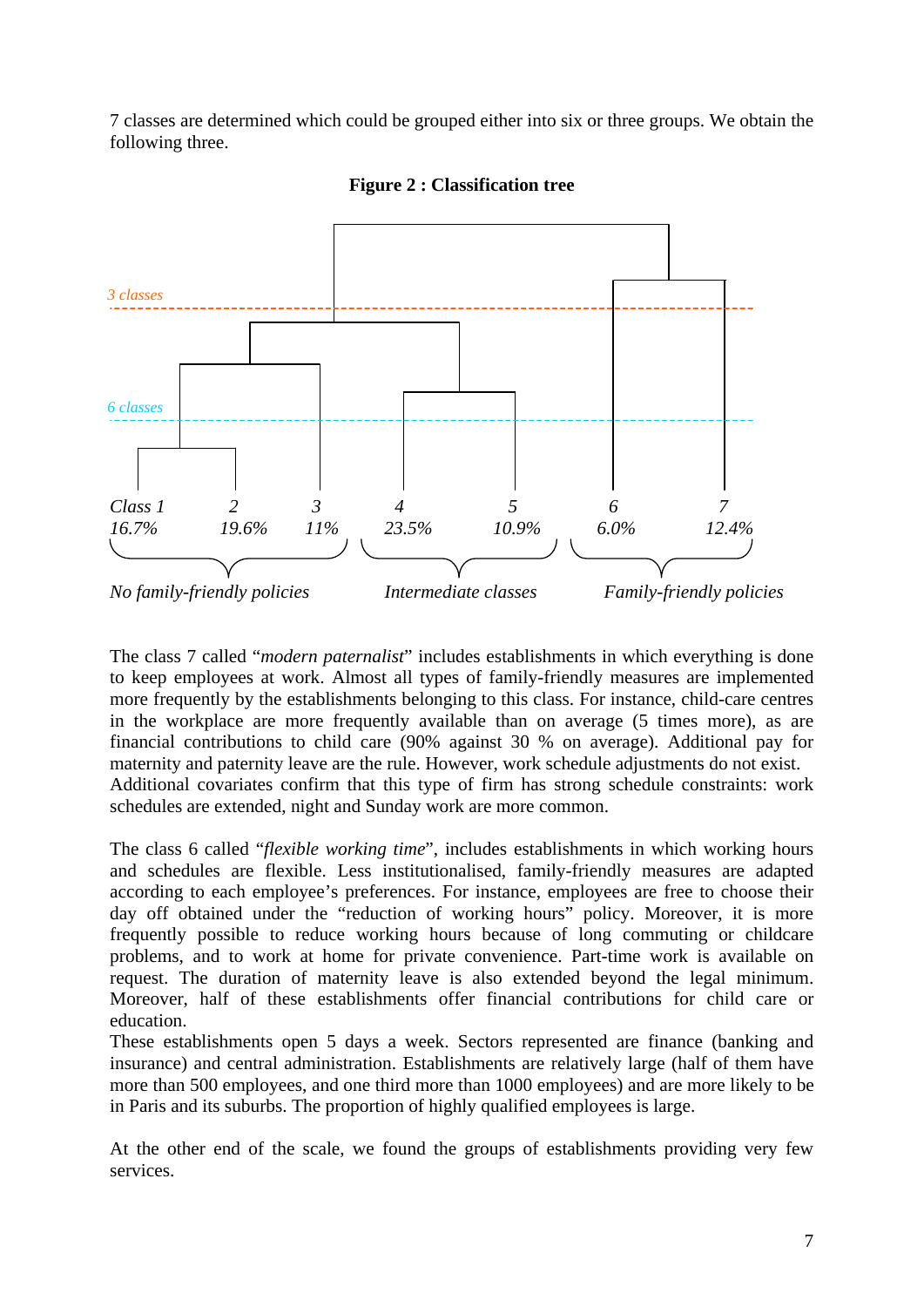In the class 3 called "*macho establishments*", the family constraints are completely ignored. All the measures are less frequent than elsewhere. None of these establishments offer parttime work. Promotion is dependent on workers' availability. Some benefits are available, but they are less linked with work-family balance. For instance, senior personnel are more likely to benefit from subsidized health insurance . Help with housing may also be provided.

The introduction of additional covariates shows that the proportion of men is high in such establishments (half have more than 75% male workers). The construction sector and small businesses (half have between 20 and 50 employees) are over-represented.

The class 2 called "*international firms*" is very close to the previous one. It differs by the possibility of working part-time. A very common measure, such as offering flexible schedules at the start of the new school year is not possible.

The construction and metallurgical industries are over-represented. These firms have an international or European market.

The class 1 is called "*minimum services for special situation*". Employers in this category provide few measures except in the case of an ill child or for the start of the new school year. In most cases, days off are granted for sickness. The childbirth bonus exists in three quarter of these establishments.

Large French corporations, but also non-profit organisations are over-represented. They may be open on nights or on Sunday (25% of cases). The retailing and manufacturing industries are present. They are more likely to have trade unions and a human resources department.

The intermediate classes provide only some kinds of services.

In the class 4 called "*possible but penalizing time adjustment*", work schedule adjustments are possible (for instance 97% of firms in the case of a sick child) and numerous firms enable employees to take part-time work, but those who do so are penalized for their career: promotion is linked to availability (in half of cases "often" or "always"). Employees are young on average.

Lastly, the class 5 is characterised by a longer maternity leave (a supplement for maternity leave benefit is systematic), the choice of working time and access to a health centre. Being similar in numerous respects to the previous class, this class presents some additional measures. The number of days off allowed in case of a sick child is higher (more than 6 days off in 70% of cases). Part time working is more often granted on request. Working at home for private reasons is allowed three times more than on average. Half of these establishments have access to a health centre.

These establishments are mainly in the state public sector (60% against the mean 13%) and particularly in the education sector (45% against 8%). Most employees are highly qualified. They often work less than 35 hours (teachers). The majority of employees are women, including in senior positions.

#### MULTIVARIATE ANALYSIS

As said before, roles and values play a huge role in satisfaction with the work-family balance and the determinants are gender-specific. For this reason, two separate estimations are performed for women and men.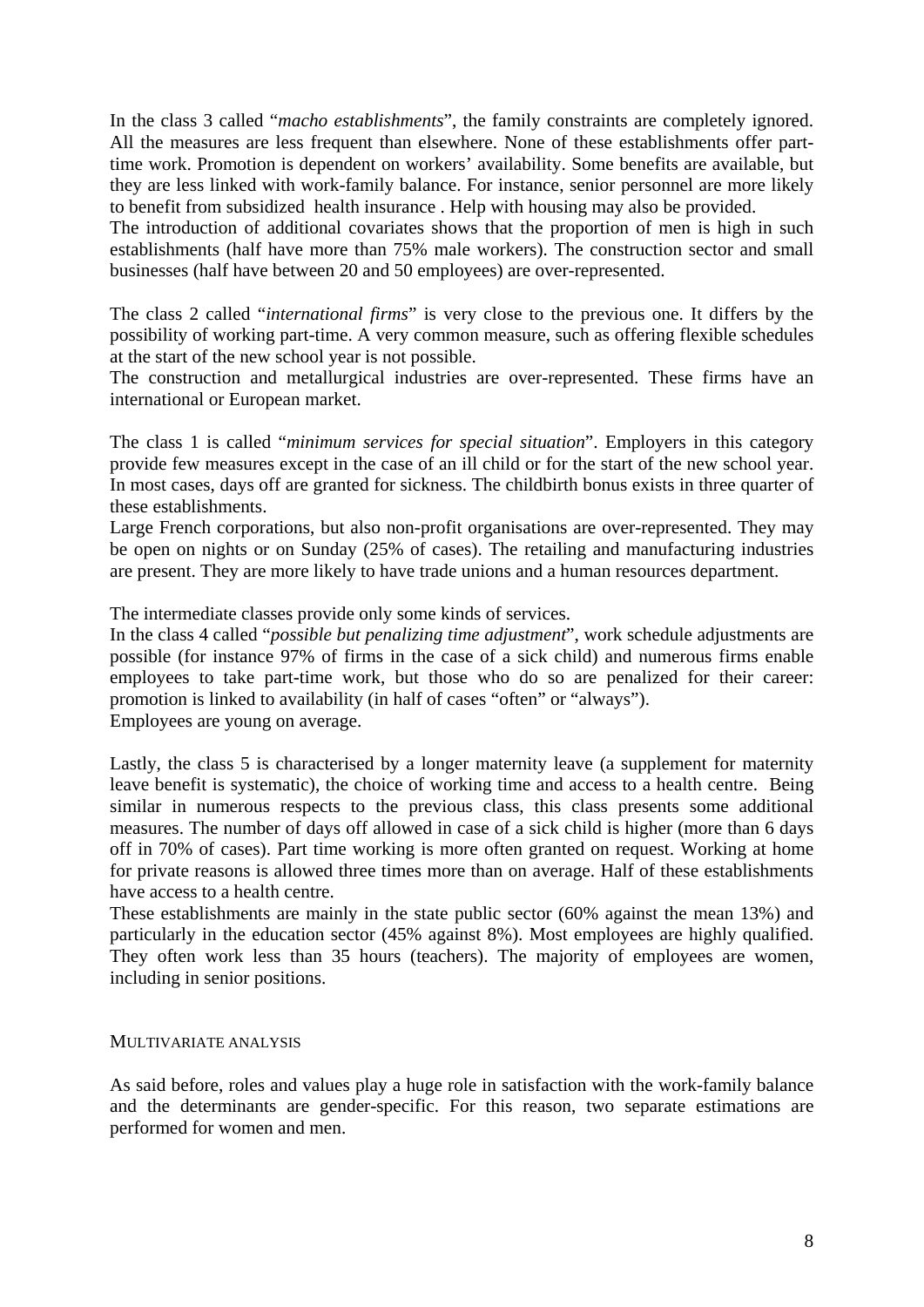Our sample is exclusively made up of employees. For some people, and especially women, the probability of being employed is probably correlated with their potential satisfaction with work-family balance. In other words, work-balance dissatisfaction may be a reason for quitting the labour market. Employees would not be not randomly selected and they more likely to be satisfied with the work-family balance. Hence, 36% of housewives with children report that their previous work frequently came into conflict with their family life. This figure falls to 17 % among working women. The people who are not included in our sample, i.e., people not in the labour force, may be self-selected into this state and hence not be representative individuals<sup>[1](#page-8-0)</sup>. Since only very few men are out of labour force, we correct for selection bias only for women.

We test for selection bias following Heckman's two-step procedure (Heckman, 1979). We derive Heckman's coefficient by estimating a probit equation for being in work<sup>[2](#page-8-1)</sup> relative to being out of the labour force. The unemployed, students, and retirees are excluded from our sample. The explanatory variables are age, age squared, education dummies, number of children and a dummy if the person has at least 1 child aged under 3, a dummy for living in a couple, dummies for being a disabled person, to control for being an immigrant, and the mother's activity status during adolescence –which stand with immigrant status as the exclusion variables<sup>[3](#page-8-2)</sup>.

In a second step, we estimate an ordered probit on the scale of satisfaction with the workfamily balance. The ordinal dependent variable requires the use of ordered probit regression.

#### **COVARIATES**

Variables related to the four dimensions playing on satisfaction related to work-family balance are introduced as explanatory variables.

- Family constraints
	- number of children under 18 living in the household
	- dummy variable indicating the presence of children under 3 in the household
	- dummy variable indicating that the respondent is single
- Family resources

1

<span id="page-8-0"></span><sup>&</sup>lt;sup>1</sup> Another self selection process would be that the women's preference towards one type of firm may be linked to the better conditions of work-family balance in this sector. While controlling for a maximum of characteristics of the job status, we expect to minimise unobserved heterogeneity and then this selection problem. Again, as in France, the unemployment rate is high especially for women, and job mobility low, the job choice is rather limited. Moreover, work-family balance is not the first reason cited for choosing a job. Usually, wage, geographical proximity, interest of job and job security arrive first. So we can assume that the family-friendly policy of the firm acts as a bonus or a surcharge but do not act directly in the job search process, after controlling for some job characteristics.

<span id="page-8-1"></span><sup>&</sup>lt;sup>2</sup> We observe in our sample only the wage earner working in an establishment with at least 20 employees. We do not control for potential selectivity of being employed in an establishment of more or less than 20 employees. We assume that establishment size is a random process, in others words that people do not choose to work in an establishment according its size, specially in a context of high unemployment .<br><sup>3</sup> The estimations show the expected effects of education (higher probability of participation for the higher

<span id="page-8-2"></span>levels), and of children (negative and significant) Being immigrant reduces the probability of being employed while having a continuous working mother increases it. The detailed results are presented in Appendix 3.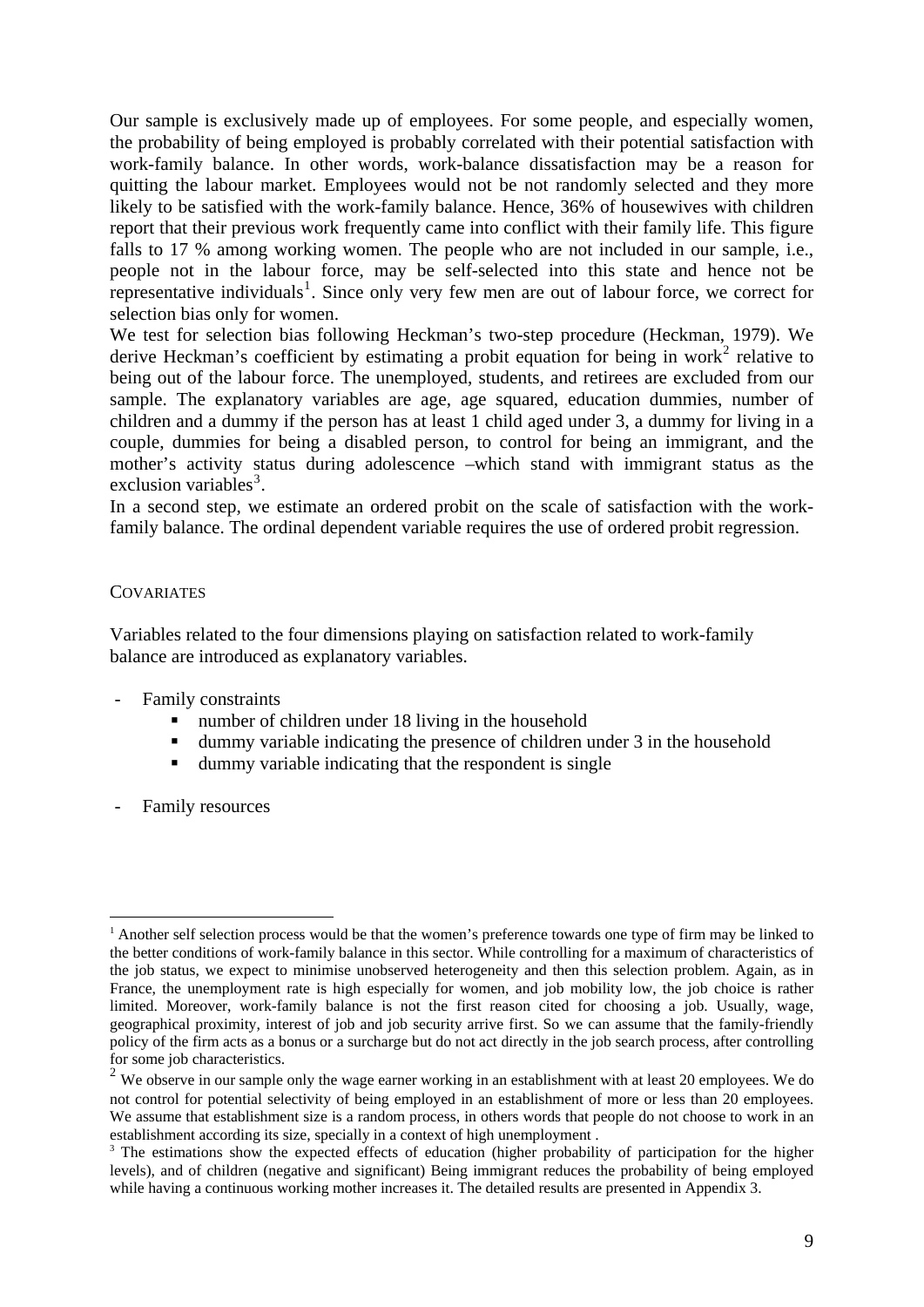- One variable indicating the proximity of the respondent's mother<sup>[4](#page-9-0)</sup>: whether the time taken to travel from the respondent's to his/her mother's home is less than 90 minutes . This variable is a proxy for external help to take care of the children.
- Employment constraints
	- Number of hours worked per week
	- Schedules
		- ∼ Non standard work schedule: whether the respondent works on evenings, Saturdays or Sundays (regularly or occasionally).
		- ∼ Strict control of working hours (clocking in and out)
		- ∼ Schedules fixed by employer
	- Commuting duration (less than 30 min/ between 30 min and 1 hour/ more than one hour/ no regular journey)
	- Quality of job :
		- ∼ Work under pressure
		- ∼ Poor job atmosphere
		- ∼ Tiring job due to stress
		- ∼ Position of responsibility
- Employment resources
	- Monthly wage (in logarithm)
	- Schedules
		- ∼ Reduced number of working days (four days or less worked per week)
		- ∼ Regular time schedule (same schedule everyday)
		- ∼ Possibility to change schedule
	- Employer characteristics
		- ∼ Branch (transportation/finance and real estate/others)
		- ∼ State public sector
		- ∼ Size of the firm (fewer or more than 50 employees)
	- Family friendly classes
	- Work family culture (from the employee's point of view)
		- ∼ Acceptance from colleagues and supervisors of employee's absence for family reasons
		- ∼ Indicator of how family constraints are taken into account in work organisation (holidays, business trips, part-time, work schedule, …)

## **Results**

#### DESCRIPTIVE STATISTICS

There is not much gender difference in satisfaction (table 1). This result confirms that workfamily balance is not the expression of the parental load. Indeed the unequal division of work between women and men does not express itself through satisfaction since satisfaction is a subjective concept that integrates prevailing social norms. However, reconciling family and work does not involve partners in the same manner. Usual parental and domestic tasks are

<span id="page-9-0"></span><sup>1</sup> <sup>4</sup> We did not use the information on the proximity of the mother in law since this information is not available for all respondents.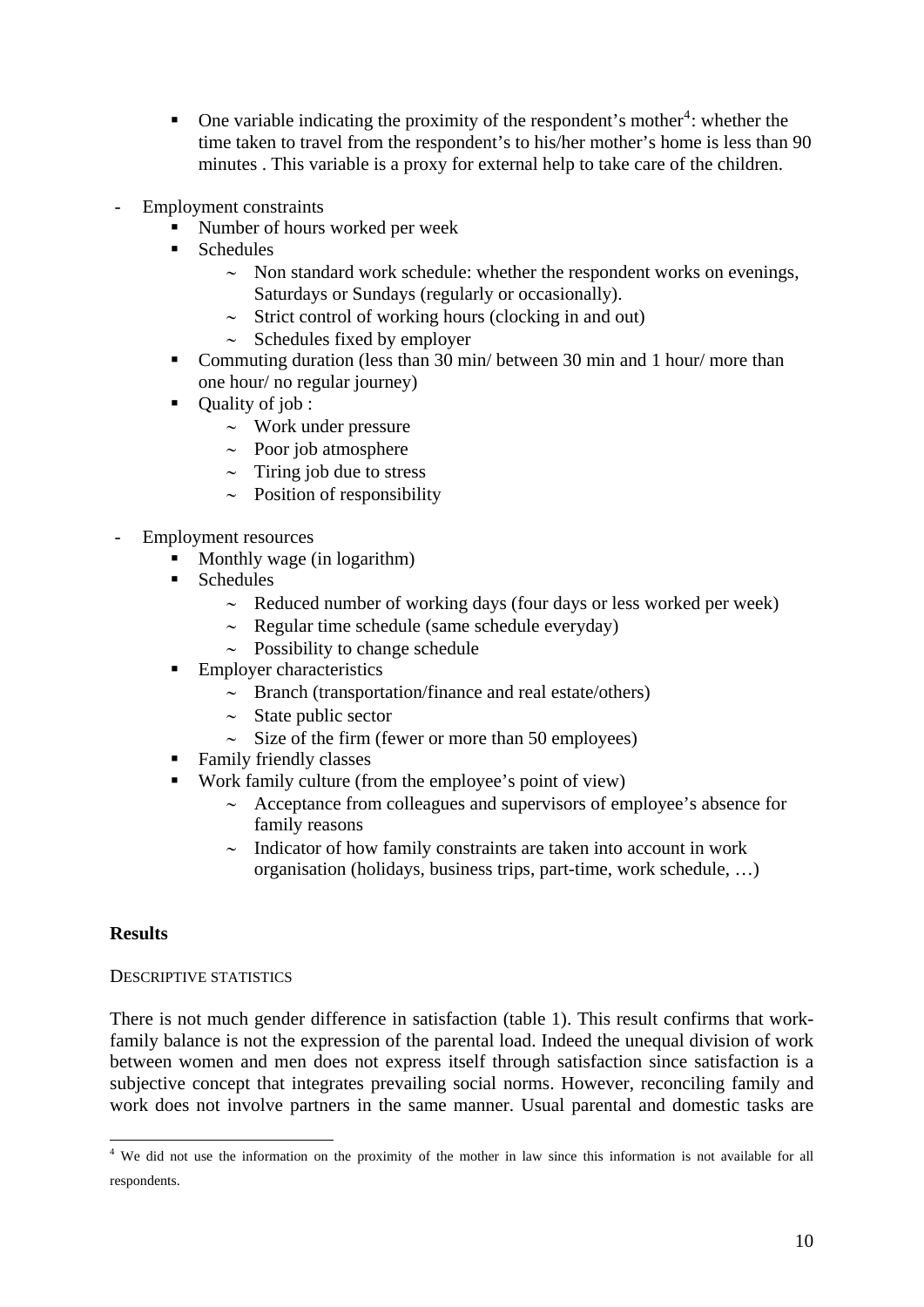mainly performed by women (Algava 2002, Brousse 2000). In case of exceptional events such as a sick child, it is mainly the mother (58% in our sample) who takes care of him/her against 9% of fathers.

The number of children under 18 years old in the household does not affect the frequency of satisfaction items, neither does the single/couple situation, except couples who declare more often being "very satisfied". On the other hand, working in the public or private sector makes a difference, people working in the public sector being much more often "very satisfied".

These first stylised facts show that the distinction between very and fairly satisfied is crucial and that we cannot merge the positive items and negatives ones. We will therefore keep the complete scale in the model. They also show that work-family balance satisfaction is more sensitive to job and workplace characteristics than to family characteristics.

|                         | satisfaction      |              |                  |                |
|-------------------------|-------------------|--------------|------------------|----------------|
|                         |                   | slightly     |                  |                |
|                         | very dissatisfied | dissatisfied | fairly satisfied | very satisfied |
| Female                  | 5                 | 14,7         | 54,5             | 25,7           |
| Male                    | 5,8               | 13,6         | 57,6             | 23,1           |
|                         |                   |              |                  |                |
| 1 child under 18        | 4,1               | 15,8         | 55,7             | 24             |
| 2 children              | 6,4               | 13,49        | 57               | 23,1           |
| $3$ and $+$             | 6,7               | 14,1         | 54,9             | 24,3           |
|                         |                   |              |                  |                |
| single                  | 5,4               | 14           | 56,6             | 24,1           |
| Couple                  | 5,8               | 15,1         | 52               | 27,1           |
|                         |                   |              |                  |                |
| Private                 | 6,1               | 15           | 57,8             | 21,1           |
| Public                  | 4                 | 12,5         | 52,7             | 30,75          |
|                         |                   |              |                  |                |
| class 1                 | 5,4               | 15,8         | 57,7             | 21,2           |
| $\overline{\mathbf{c}}$ | 7,8               | 15,6         | 55,4             | 21,2           |
| 3                       | 9,2               | 10,8         | 60,8             | 19,2           |
| 4                       | 8                 | 13,7         | 56,7             | 21,7           |
| 5                       | 0,5               | 15           | 49               | 35,5           |
| 6                       | 2,5               | 10,5         | 58,2             | 28,9           |
| 7                       | 4,7               | 14,4         | 55,3             | 25,6           |

#### Table 1: Distribution according to the level of satisfaction (%)

*Source: Family and employers survey, 2004-2005* 

#### MULTIVARIATE ANALYSIS

The results of the multivariate analysis are shown in Table 2.

## **Individual characteristics**

Whatever the gender, work-balance satisfaction is not sensitive to individual characteristics such as education or age. The amount of the variance explained by a model containing only individual variables is very small<sup>[5](#page-10-0)</sup>. The traditional u-shaped relation between age and job

<span id="page-10-0"></span> 5 Table not presented here.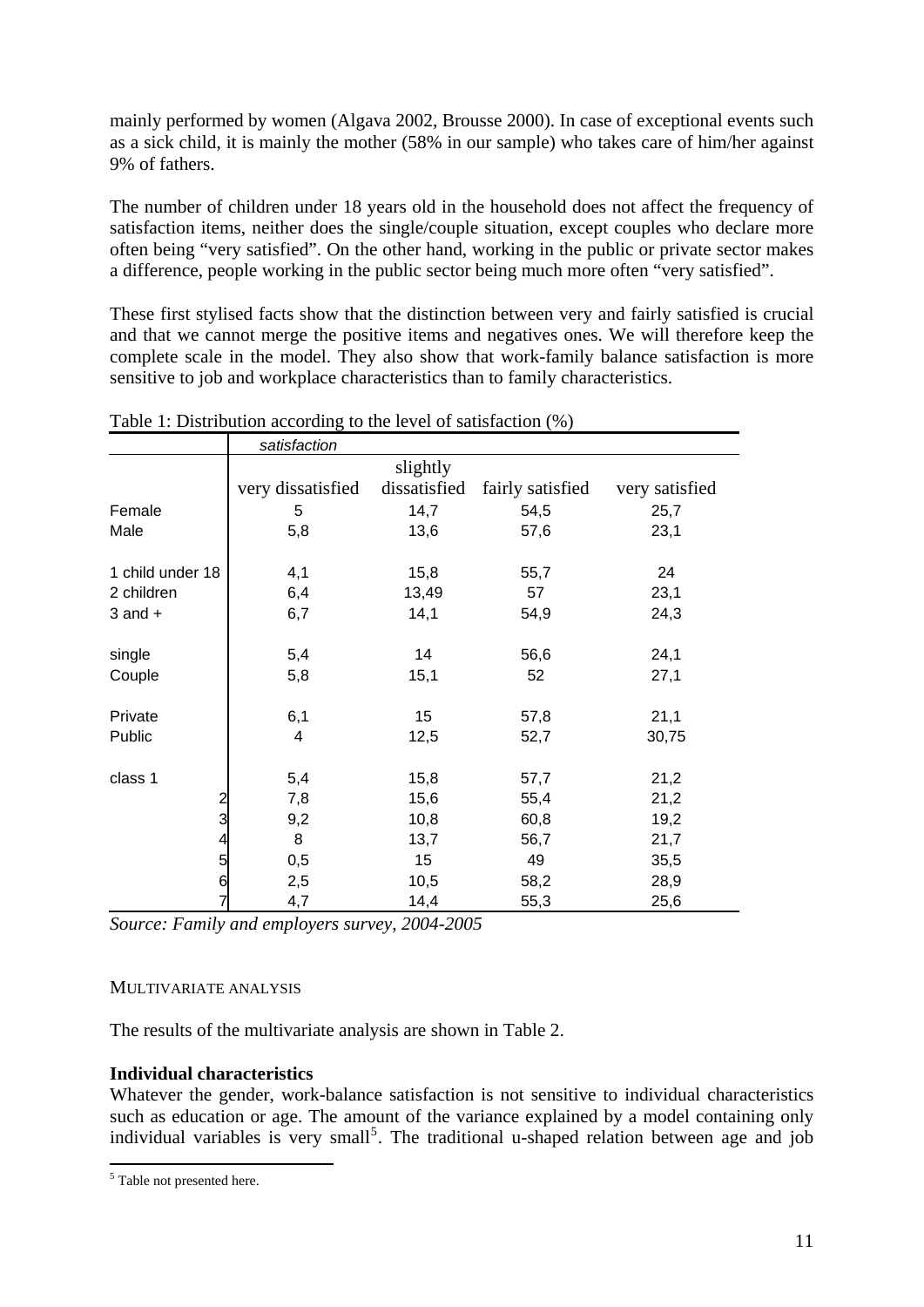satisfaction is not found for work-balance satisfaction. It may be explained by the restriction of our sample to working parents aged 20 to 49 years old, and its homogenous nature. Education level is significant without controlling for selection bias (the more educated are more satisfied), but no longer once selection bias controlled for.

#### **Family characteristics**

Being a single parent has no impact. For women, as expected, having a very young child (under three years old) has a negative impact on satisfaction with the work-family balance. Indeed, family constraints are highest with very young children. Work-family balance satisfaction also depends on the number of children under 18 living in the household. For men, neither do the number of children nor having a young child play any role in their level of satisfaction with the work-family balance. This illustrates the fact that the fathers' involvement with children is still low in France.

For men and women, family resources increase satisfaction. Having a grandmother leaving nearby, i.e. an external help to take care of the children, increases satisfaction. It is a bonus for reconciling family and work.

## **Job characteristics.**

Introducing job characteristics in the model increases significantly the explanatory power of the model. While the wage level has no direct impact on satisfaction, the number of hours worked plays a huge role. Long working hours decrease satisfaction with work-life balance for both sexes. But as Harriet Presser emphasizes "It really matters which hours people work, not just the number of hours people work". Indeed, having non-standard schedules (working during at night or on week-ends) is really prejudicial for the work-family balance. Even if some studies show that the parents can replace each other in case of non-standard schedule and reduce costly child-care, satisfaction is reduced. Working only four days a week is also a means to improve work-family balance for women; it is not significant for men (and also less common). The commuting time is also important. The shorter the commuting, the higher the level of satisfaction with the work-family balance.

Conversely, having regular time schedules is a bonus in terms of work-family balance. Schedules may be fixed by the employer or by the employee according to the type of job. Obviously, if the employer fixes the working schedules, the satisfaction is reduced. Interestingly, clocking on and off has a positive effect on male satisfaction. It allows employees to track the exact amount of hours worked; it objectifies the hours worked in a country where the number of hours spent at work, rather than productivity, is a sign of job involvement. Moreover, some days off can be obtained in compensation for extra hours worked. Lastly the possibility of changing the working schedule in case of an unexpected event significantly increases satisfaction.

The indicators of stress on the workplace also play a role. Working under pressure reduces significantly the level of satisfaction, particularly for men. A tiring job due to stress is also negatively correlated with job satisfaction. For men, a poor work atmosphere also has a strong negative impact while it does not matter for women. More objective indicators, such as the indicator for a position of responsibility, have no significant impact.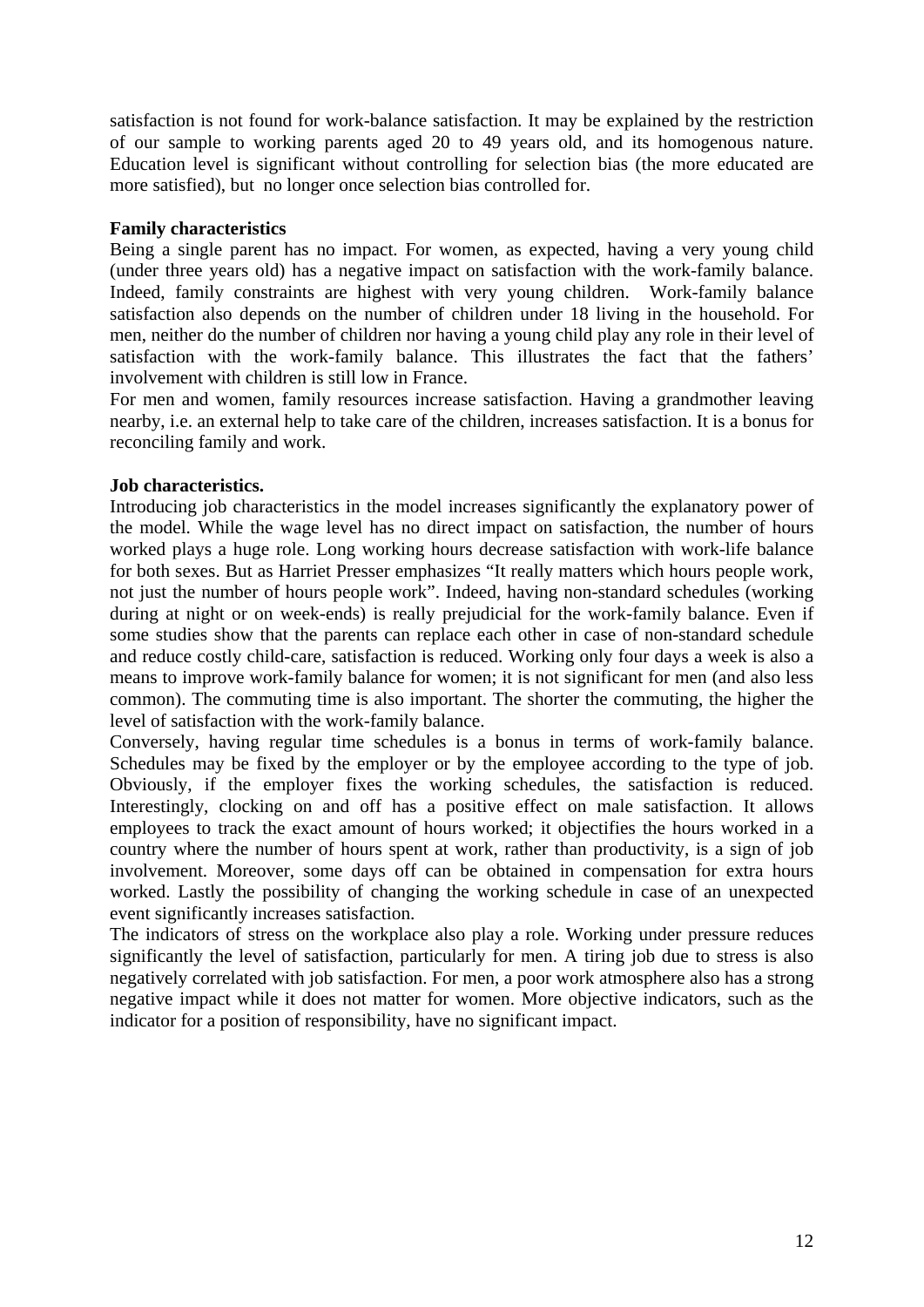# **Table 2: Determinants of satisfaction with work-family balance**

|                                            | <b>MEN</b> |                  | <b>WOMEN</b> |             |
|--------------------------------------------|------------|------------------|--------------|-------------|
|                                            | b<br>t     |                  | b<br>t       |             |
| <b>INDIVIDUAL characteristics</b>          |            |                  |              |             |
| age                                        | 0,062      | 1,04             | 0,078        | 1,09        |
| age2                                       | $-0,001$   | $-0,7$           | $-0,001$     | $-0,96$     |
| education high (ref=no)                    | 0,003      | 0,02             | 0,227        | 1,06        |
| education medium                           | 0,006      | 0,05             | 0,097        | 0,57        |
| education low                              | $-0,116$   | $-1,08$          | 0,187        | 1,24        |
| <b>FAMILY characteristics</b>              |            |                  |              |             |
| family constraints                         |            |                  |              |             |
| single                                     | 0,178      | 1,04             | $-0,03$      | $-0,27$     |
| number children                            | $-0,026$   | $-0,6$           | $-0,169$     | $-1,88$ *   |
| child $<$ 3                                | 0,117      | 1,18             | $-0,308$     | $-1,71$ *   |
| family resources                           |            |                  |              |             |
| parents close                              | 0,141      | $1,7$ *          | 0,136        | $1,7$ *     |
| <b>JOB</b> characteristics                 |            |                  |              |             |
| monthly wage log                           | $-0,005$   | $-0,04$          | 0,041        | 0,37        |
| weekly hours                               | $-0,026$   | $-4,37$ ***      | $-0,013$     | $-2,01$ **  |
| non standard schedule                      | $-0,271$   | $-2,95$ ***      | $-0,241$     | $-2,83$ *** |
| regular time schedule                      | 0,399      | 4,78 ***         | 0,298        | $3,74$ ***  |
| schedule fixed by employer                 | $-0,284$   | $-2,95$<br>$***$ | $-0,225$     | $-2,6$ ***  |
| checking control by time clock             | 0,247      | $2,64$ ***       | $-0,102$     | $-1,15$     |
| availability to change                     | 0,192      | $2,25$ **        | 0,183        | $2,22$ **   |
| work less than 4 days per week             | 0,21       | 1,52             | 0,228        | $2,44$ **   |
| commuting <30mn (ref>90mn)                 | 0,47       | $3,44$ ***       | 0,502        | $3,49$ ***  |
| commuting =30-90mn                         | 0,303      | $2,06$ **        | 0,291        | $1,92$ *    |
| commuting=no usual trip                    | 0,272      | 1,32             | 0,594        | $2,81$ ***  |
| responsabilities                           | $-0,115$   | $-1,31$          | $-0,106$     | $-1,02$     |
| working conditions                         |            |                  |              |             |
| work under pressure                        | $-0,463$   | $-5,6$ ***       | $-0,398$     | $-4,97$ *** |
| stressful job                              | $-0,378$   | $-1,99$ **       | $-0,415$     | $-2,55$ **  |
| poor job atmosphere                        | $-1,06$    | $-1,93$ *        | 0,054        | 0,17        |
| <b>FAMILY-FRIENDLY work environnement</b>  |            |                  |              |             |
| colleagues and supervisor family-friendly  | 0,243      | $2,73$ ***       | 0,126        | 1,12        |
| family-friendly work organisation          | 0,052      | $3,44$ ***       | 0,095        | $6,19***$   |
| <b>FIRM characteristics</b>                |            |                  |              |             |
| class 1 (ref=class 2 less family friendly) | $-0,161$   | $-1,31$          | 0,149        | 1,1         |
| class 3                                    | 0,272      | $1,67$ *         | 0,121        | 0,56        |
| class 4                                    | $-0,025$   | $-0,19$          | 0,049        | 0,34        |
| class 5                                    | $-0,116$   | $-0,66$          | 0,408        | $2,35$ **   |
| class 6                                    | $-0,064$   | $-0,42$          | 0,278        | $1,69$ *    |
| class 7                                    | $-0,118$   | $-0,78$          | 0,159        | 1,03        |
| state public sector                        | 0,264      | $2,09$ **        | 0,022        | 0,2         |
| firm size <50 employees                    | $-0,133$   | $-1,26$          | 0,106        | 1,09        |
| finance and real estate sector             | 0,439      | $1,85$ *         | 0,115        | 0,62        |
| transportation                             | $-0,342$   | $-2,13$ **       | 0,174        | 0,71        |
| lambda                                     |            |                  | 0,254        | 0,78        |
| speudo R2                                  | 0,133      |                  | 0,126        |             |
| N                                          | 964        |                  | 988          |             |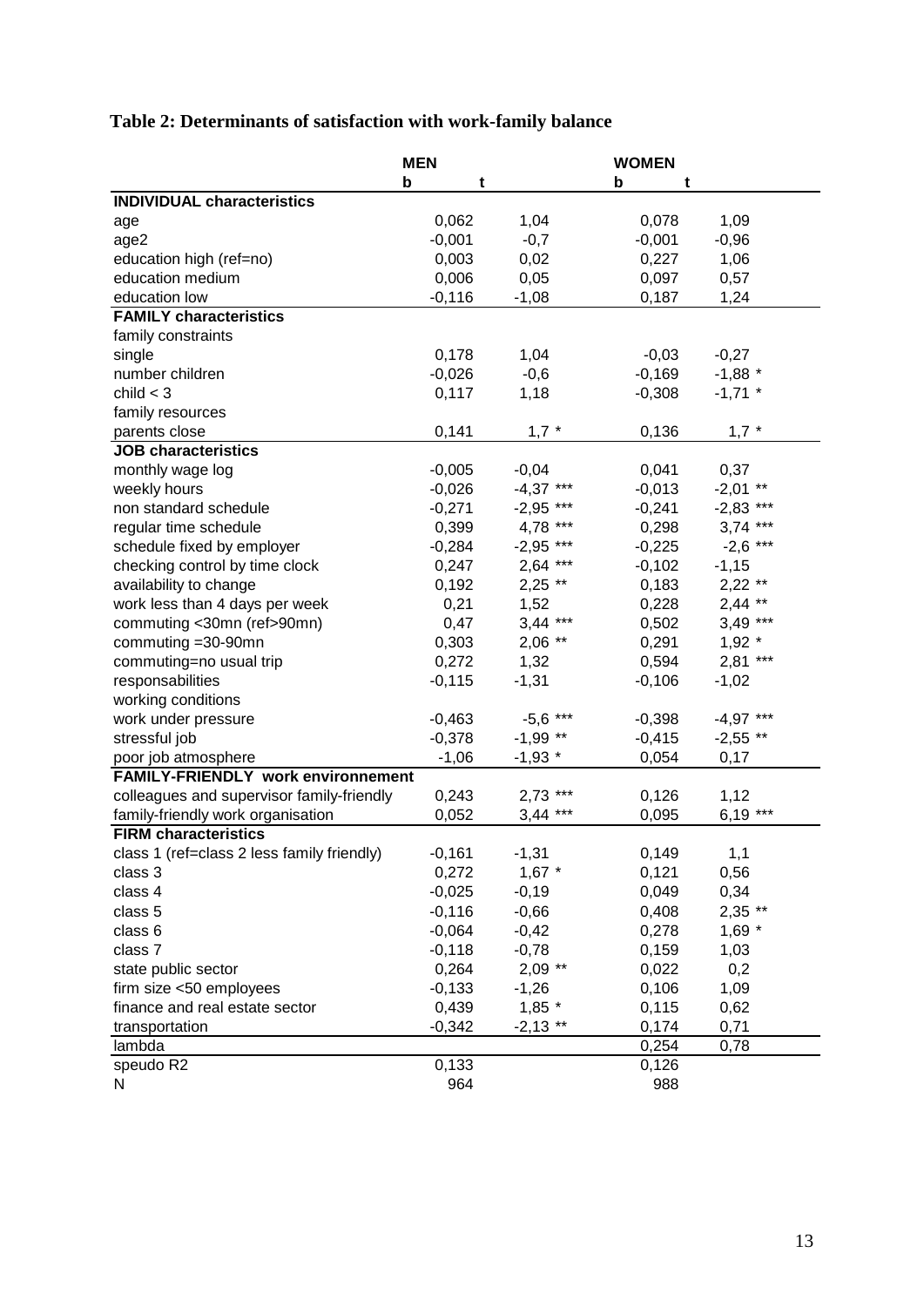#### **Family friendly work environment**

The gender differences may come from social norms prevailing in the workplace and the family-friendly climate at work. To control for possible social norms, we introduced some indicators of the feeling of peers and supervisors on parental investment. Results show that peers judgement is essential for male satisfaction whereas it has no significant impact on women. The indicator of family friendly environment plays a role in increasing both male and female satisfaction.

#### **Firm characteristics**

Since our regression contains a lot of covariates, we limit the firm control covariates to those which are significant: state public sector, real estate and financial sector and transportation sector. Other things being equal, the establishment size is not significant. As Lang and Johnson (1994) conclude on job satisfaction "firm size, contrary to prevailing wisdom, only acts as a moderator" and then indirectly through other characteristics of the job and firm.

The family friendly classes of establishments are significant overall for women. The reference class (class 2) represents employers which offer the lower family-friendly benefits and services. For the male regression, the class 3 is the only significantly different one. In that class, some benefits are available, but are less linked with work-family balance. Thus, in their appreciation of work-family balance, men seem to take into account some factors not directly linked with family or children. For them, working in the state public sector has a positive impact, or working in the finance and real estate sectors is much more positive. For women, working for the much more family-friendly types of employers does play a role. Working in firms where both benefits in kind and flexible working schedules are available is positive. This emphasizes that the family-friendly environment increases satisfaction of mothers but not one of fathers. One explanation may be that women are the main users of such amenities, since mothers assume the majority of parental tasks.

#### **Conclusion**

Work-family balance satisfaction may be explained by a multitude of factors. Among those tested in this article, job characteristics are the most important whether the respondents are men or women. Family aspects, constraints and amenities, play a small role whereas job characteristics are essential. Employer characteristics play a secondary role

A friendly work-family environment, such as the absence of negative judgement of peers (colleagues and supervisor) in case of family constraints, or the taking into account of family constraints in the work organisation are key aspects of work-family balance satisfaction. after controlling for this family-friendly environment, employers' policies and practices are only partially determining, and more particularly for women. The classes characterised by flexible schedules are the more significant. Since women assume the majority of parental tasks, they are also the main users of such amenities (schedules arrangements). The classes characterized by benefits and services are less determining on work-family balance satisfaction.

Another striking result is that the level of satisfaction between men and women is similar whereas their levels of investment in family and working spheres are very different. Expectations about work-family satisfaction are likely to be different, as shown by the different determinants. For women, schedule flexibility is essential to have a good satisfaction score, whereas for men, the sector, the working atmosphere and the family-friendly acceptance of peers (colleagues and supervisors) are essential. This suggests that policies for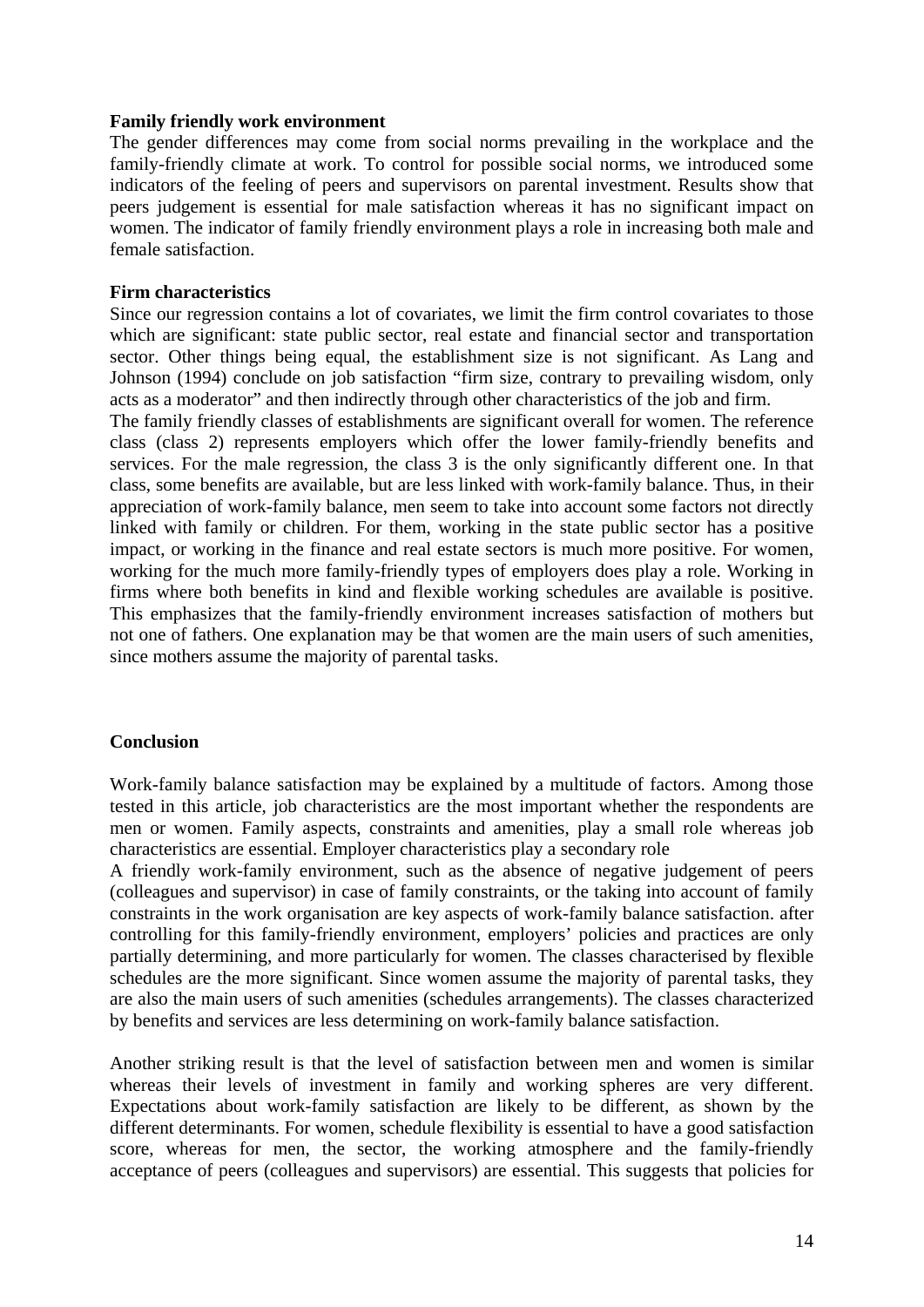improving satisfaction need to provide schedule flexibility for women. For men, recommendations are more difficult since social norms have to be changed. But employers' family-friendly practices and benefits act more as a marginal bonus than as a central determinant of satisfaction

## **References**

Algava, E., 2002. 'Quel temps pour les activités parentales?'. *Etudes et Résultats*, 162, DREES, mars.

Bernardi Laura. 2003. "Channels of social influence on reproduction." *Population research and policy review,* vol. 22, n° 5-6, December 2003, p. 527-555

Brousse, C., 2000. 'La répartition du travail domestique entre conjoints reste très largement spécialisée et inégale' in *France, portrait social 1999-2000.* Paris: INSEE, 137–151.

Clark A. 1997, « Job satisfaction and gender : Why are women so happy at work ? » *Labour Economics* 4, 341-372.

Davoine L. 2006, « Les déterminants de la satisfaction au travail en Europe : l'importance du contexte », Working paper *Centre Etude de l'Emploi*, n°76, 45p.

Evans J. M., 2001, *Firms' contribution to the reconciliation between work and family life,*  Labour Market and Social Policy Occasional Papers n°48, OECD.

Lang James R., Johnson Nancy B. "Job Satisfaction and Firm Size: an Interactionist Perspective", *The Journal of Socio-Economics*, vol 23, number 4, p 405-423.

Lefèvre Cécile, Ariane Pailhé, et Anne Solaz « Politiques de conciliation vie familiale-vie professionnelle des entreprises en France », Conférence de l'AIDELF (Association Internationale des Démographes de langue Française), Aveiro 18-23 septembre 2006

Leher E., Nerlove M. (1986) Female Labor Force Behavior and Fertility in the United States. *Annual Review of Sociology* 12: 181-204.

Levy-Garboua L., Montmarquette C. and Simonnet V. 2007, « Job satisfaction and quits » *Labour Economics* 14, 251-268.

OCDE, 2002, 2003, 2004, 2005, *Babies and bosses* (série de quatre publications sur les politiques de différents pays en la matière).

Shelton, B. And John, D., 1996. 'The division of household labor'. *Annual Review of Sociology*, 22: 299-322.

Toulemon L., Pailhé A., Rossier C., 2008, « France: High and stable fertility", forthcoming in *Demographic Research.*

Van der Lippe, T., 1994, 'Spouses and their Division of Labour'. *Kyklos*, 30(1): 43-62.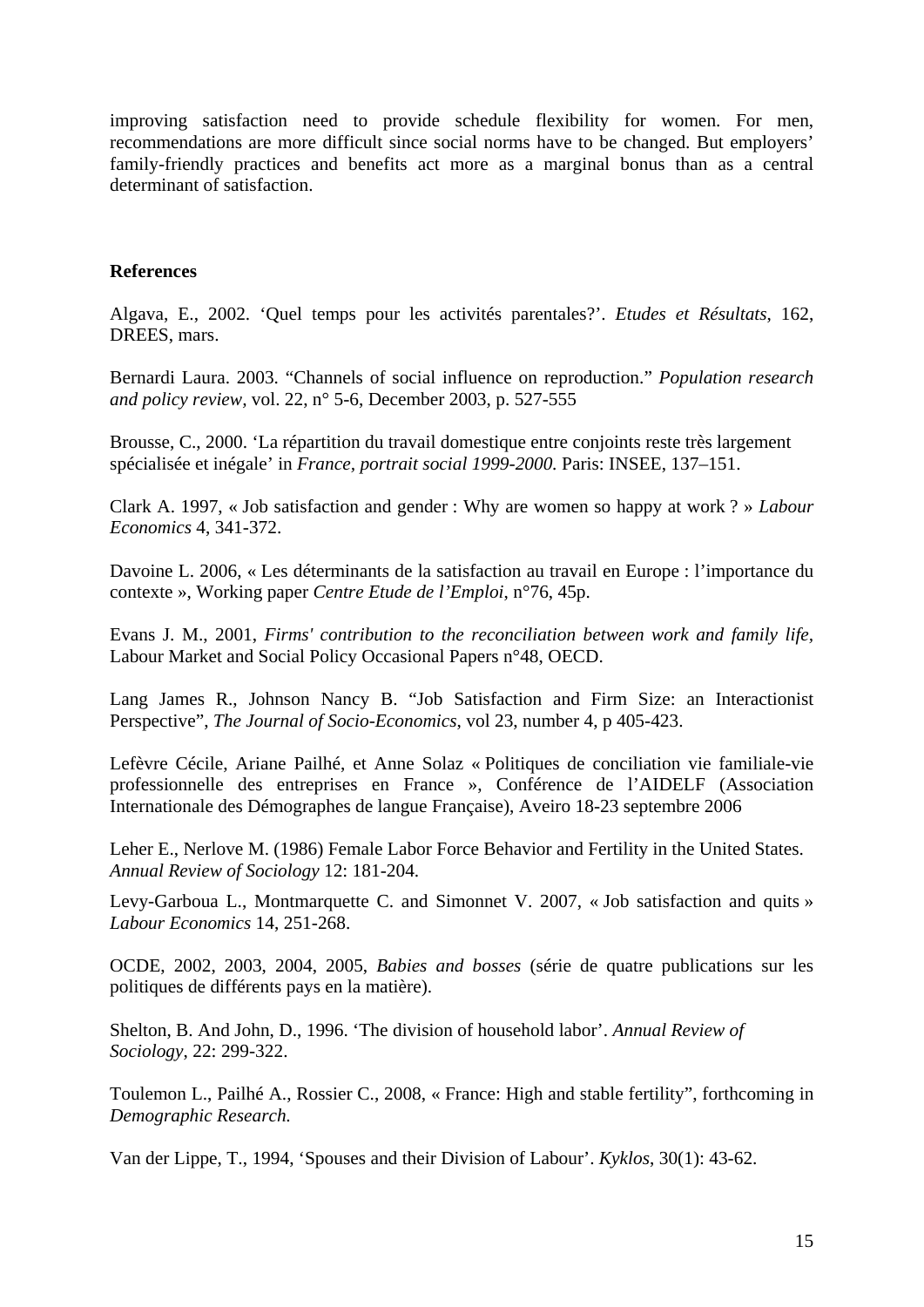

**Appendix 1 : Factor scores on traditional gendered family norms, box plot by country**

Source : Bavel, Jan (2007) Field of education and postponement of parenthood in Europe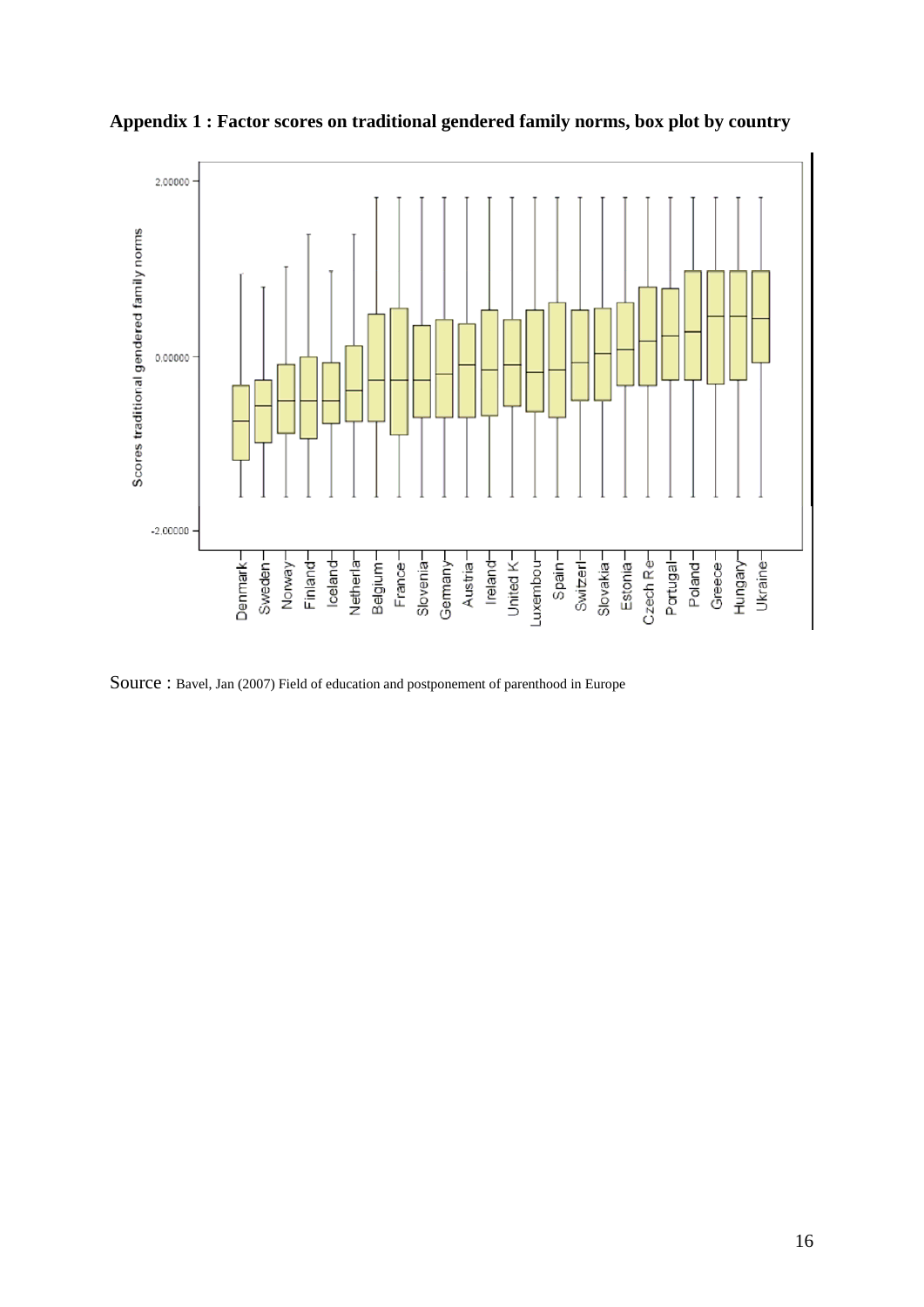| Variable                                   | <b>Mean</b> | Std. Dev. | Min  | <b>Max</b> |
|--------------------------------------------|-------------|-----------|------|------------|
| sati                                       | 2,99        | 0,78      | 1    | 4          |
| <b>INDIVIDUAL characteristics</b>          |             |           |      |            |
| age                                        | 38,36       | 6,67      | 20   | 49         |
| age2                                       | 1516,31     | 496,67    | 400  | 2401       |
| education high                             | 0,33        | 0,47      | 0    | 1          |
| education medium                           | 0,17        | 0,38      | 0    | 1          |
| education low                              | 0,32        | 0,47      | 0    | 1          |
| education=no (ref)                         | 0,32        | 0,47      | 0    | 1          |
| <b>FAMILY characteristics</b>              |             |           |      |            |
| single                                     | 0,11        | 0,31      | 0    | 1          |
| number children                            | 1,59        | 0,90      | 0    | 8          |
| child $<$ 3                                | 0,23        | 0,42      | 0    | 1          |
| parents close                              | 0,66        | 0,47      | 0    | 1          |
| <b>JOB</b> characteristics                 |             |           |      |            |
| monthly wage log                           | 7,27        | 0,55      | 0    | 10,03      |
| weekly hours                               | 36,29       | 8,49      | 1    | 75,00      |
| non standard schedule                      | 0,63        | 0,48      | 0    | 1          |
| regular time schedule                      | 0,52        | 0,50      | 0    | 1          |
| schedule fixed by employer                 | 0,61        | 0,49      | 0    | 1          |
| checking control by time clock             | 0,28        | 0,45      | 0    | 1          |
| availability to change                     | 0,56        | 0,50      | 0    | 1          |
| work less than 4 days per week             | 0,20        | 0,40      | 0    | 1          |
| commuting <30mn (ref>90mn)                 | 0,64        | 0,48      | 0    | 1          |
| commuting =30-90mn                         | 0,22        | 0,41      | 0    | 1          |
| commuting=no usual trip                    | 0,14        | 0,35      | 0    | 1          |
| responsabilities                           | 0,06        | 0,23      | 0    | 1          |
| working conditions                         | 0,27        | 0,44      | 0    | 1          |
| work under pressure                        | 0,45        | 0,50      | 0    | 1          |
| stressful job                              | 0,05        | 0,22      | 0    | 1          |
| poor job atmosphere                        | 0,01        | 0,10      | 0    | 1          |
| <b>FAMILY-FRIENDLY work environnement</b>  |             |           |      |            |
| female colleagues and supervisor family    | 0,83        | 0,38      | 0    | 1          |
| female colleagues and supervisor family    | 0,72        | 0,45      | 0    | 1          |
| family-friendly work organisation          | $-0,45$     | 2,67      | $-5$ | 5          |
| <b>FIRM characteristics</b>                |             |           |      |            |
| class 1 (ref=class 2 less family friendly) | 0,19        | 0,40      | 0    | 1          |
| class 3                                    | 0,06        | 0,24      | 0    | 1          |
| class 4                                    | 0, 16       | 0,36      | 0    | 1          |
| class 5                                    | 0, 10       | 0,30      | 0    | 1          |
| class 6                                    | 0,12        | 0,32      | 0    | 1          |
| class 7                                    | 0,22        | 0,42      | 0    | 1          |
| state public sector                        | 0,27        | 0,45      | 0    | 1          |
| firm size <50 employees                    | 0, 19       | 0,39      | 0    | 1          |
| finance and real estate sector             | 0,04        | 0,20      | 0    | 1          |
| transportation sector                      | 0,04        | 0,21      | 0    | 1          |

## **Appendix 2: Description of variables**